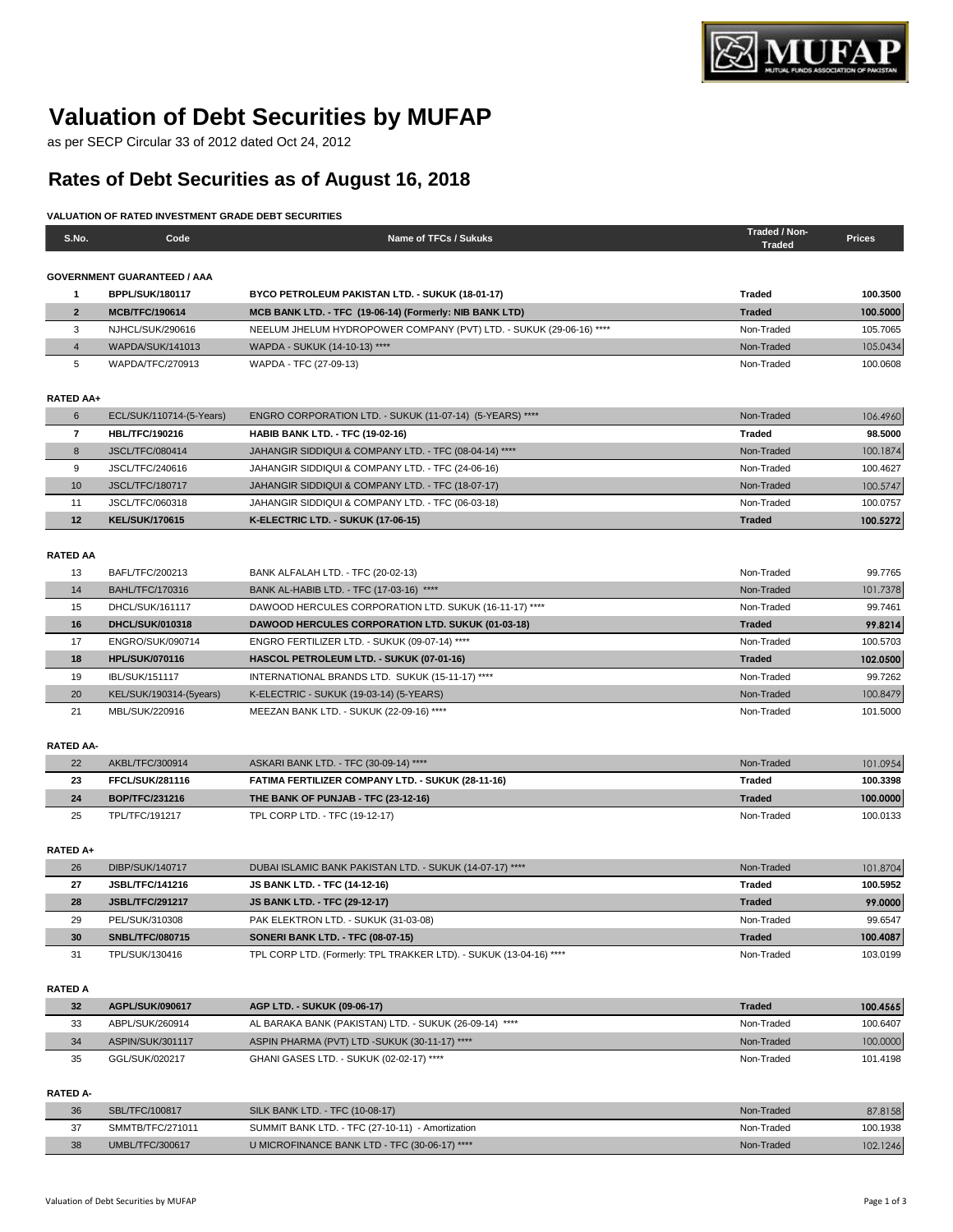

| <b>RATED BBB+</b> |  |
|-------------------|--|
|                   |  |
| <b>RATED BBB</b>  |  |
|                   |  |
|                   |  |
| <b>RATED BBB-</b> |  |
|                   |  |

#### **VALUATION OF RATED NON-INVESTMENT GRADE DEBT SECURITIES**

| S.No.                                                          | Code | <b>TFCs and Sukuks</b> | Traded / Non-<br>Traded        |  |  |  |  |  |
|----------------------------------------------------------------|------|------------------------|--------------------------------|--|--|--|--|--|
|                                                                |      |                        |                                |  |  |  |  |  |
| <b>VALUATION OF NON-RATED INVESTMENT GRADE DEBT SECURITIES</b> |      |                        |                                |  |  |  |  |  |
| S.No.                                                          | Code | <b>TFCs and Sukuks</b> | Traded / Non-<br>Traded        |  |  |  |  |  |
|                                                                |      |                        |                                |  |  |  |  |  |
| <b>VALUATION OF NON-RATED DEBT SECURITIES</b>                  |      |                        |                                |  |  |  |  |  |
| S.No.                                                          | Code | <b>TFCs and Sukuks</b> | Traded / Non-<br><b>Traded</b> |  |  |  |  |  |
|                                                                |      |                        |                                |  |  |  |  |  |

### **VALUATION OF NON-PERFORMING DEBT SECURITIES**

| S.No.          | Code                   | <b>TFCs and Sukuks</b>                                     | <b>Non-Performing Since</b> | Traded / Non-<br><b>Traded</b> |            |
|----------------|------------------------|------------------------------------------------------------|-----------------------------|--------------------------------|------------|
| 1              | PAFL/TFC/291107        | AGRITECH LTD. - TFC (29-11-07)                             | Jun 14, 2010                | Non-Traded                     | A/C to NPA |
| $\overline{2}$ | PAFL/TFC/140108        | AGRITECH LTD. - TFC (14-01-08)                             | Aug 02, 2010                | Non-Traded                     | A/C to NPA |
| 3              | PAFL/SUK/060808        | AGRITECH LTD. - SUKUK (06-08-08)                           | Aug 23, 2010                | Non-Traded                     | A/C to NPA |
| $\overline{4}$ | PAFL/TFC/011208        | AGRITECH LTD. - TFC (01-12-08)                             | Jun 16, 2010                | Non-Traded                     | A/C to NPA |
| 5              |                        | AGRITECH LTD (11%) - TFC (01-07-11)                        | Jan 17, 2012                | Non-Traded                     | A/C to NPA |
| 6              |                        | AGRITECH LTD (0%) - TFC (01-07-11)                         | Jan 17, 2012                | Non-Traded                     | A/C to NPA |
| $\overline{7}$ | AZLC/TFC/050907        | ALZAMIN LEASING CORPORATION LTD. - TFC (05-09-07)          | May 17, 2012                | Non-Traded                     | A/C to NPA |
| 8              | AZLM/TFC/120508        | AL-ZAMIN LEASING MODARABA LTD. - TFC (12-05-08)            | Aug 26, 2010                | Non-Traded                     | A/C to NPA |
| 9              | AML/SUK/120108         | AMTEX LTD. - SUKUK (21-01-08)                              | Jan 06, 2011                | Non-Traded                     | A/C to NPA |
| 10             | ATML/SUK/150408        | ARZOO TEXTILE MILLS LTD. - SUKUK (15-04-08)                | Jan 02, 2010                | Non-Traded                     | A/C to NPA |
| 11             | ANL/TFC/200905         | AZGARD NINE LTD. - TFC (20-09-05)                          | May 19, 2010                | Non-Traded                     | A/C to NPA |
| 12             | <b>ANL/TFC/041207</b>  | AZGARD NINE LTD. - TFC (04-12-07) PP                       | Jun 21, 2010                | Non-Traded                     | A/C to NPA |
| 13             | ANL/TFC/280612         | AZGARD NINE LTD. - TFC (28-06-12) (Zero Coupon)            | Dec 07, 2012                | Non-Traded                     | A/C to NPA |
| 14             | BRRGM/TFC/070708       | BRR GUARDIAN MODARABA (07-07-08)                           | Jan 26, 2015                | Non-Traded                     | A/C to NPA |
| 15             | <b>BNL/TFC/301108</b>  | BUNNY'S LTD. - TFC (30-11-08)                              | Jun 15, 2011                | Non-Traded                     | A/C to NPA |
| 16             | DCL/TFC/               | DEWAN CEMENT LTD.                                          | Jan 09, 2009                | Non-Traded                     | A/C to NPA |
| 17             | EHL/SUK/311207         | EDEN HOUSING LTD. - SUKUK (31-12-07)                       | Jan 15, 2013                | Non-Traded                     | A/C to NPA |
| 18             | EHL/SUK/310308         | EDEN HOUSING LTD. - SUKUK (31-03-08)                       | May 06, 2011                | Non-Traded                     | A/C to NPA |
| 19             | NAEL/TFC/150507        | NEW ALLIED ELECTRONIC (15-05-07)                           | Jan 09, 2009                | Non-Traded                     | A/C to NPA |
| 20             | <b>NAEL/SUK/270707</b> | NEW ALLIED ELECTRONIC - SUKUK (27-07-07)                   | Jan 09, 2009                | Non-Traded                     | A/C to NPA |
| 21             | NAEIL/SUK/031207       | NEW ALLIED ELECTRONIC - SUKUK (03-12-07)                   | Jan 09, 2009                | Non-Traded                     | A/C to NPA |
| 22             | PACE/TFC/150208        | PACE (PAKISTAN) LTD. - TFC (15-02-08)                      | Sep 05, 2011                | Non-Traded                     | A/C to NPA |
| 23             | PHO/TFC/311208         | PAK HY-OILS LTD. - TFC (31-12-08)                          | Jan 21, 2010                | Non-Traded                     | A/C to NPA |
| 24             | QTML/SUK/260908        | QUETTA TEXTILE MILLS LTD. - SUKUK (26-09-08)               | Apr 11, 2012                | Non-Traded                     | A/C to NPA |
| 25             | SPLC/TFC/130308        | SAUDI PAK LEASING COMPANY LTD. - TFC (13-03-08)            | Apr 30, 2014                | Non-Traded                     | A/C to NPA |
| 26             | <b>SLCL/TFC/280306</b> | SECURITY LEASING CORPORATION LTD. - PPTFC (28-03-06)       | Aug 15, 2014                | Non-Traded                     | A/C to NPA |
| 27             | SLCL/SUK/010607        | SECURITY LEASING CORPORATION LTD. - SUKKUK (01-06-07) - I  | Aug 07, 2014                | Non-Traded                     | A/C to NPA |
| 28             | <b>SLCL/SUK/190907</b> | SECURITY LEASING CORPORATION LTD. - SUKKUK (19-09-07) - II | Apr 03, 2012                | Non-Traded                     | A/C to NPA |
| 29             | SGML/TFC/220908        | SHAKARGANJ MILLS LTD. - TFC (22-09-08)                     | Nov 24, 2009                | Non-Traded                     | A/C to NPA |
| 30             | SPL/SUK/190808         | SITARA PEROXIDE LTD. - SUKUK (19-08-08)                    | Jun 15, 2010                | Non-Traded                     | A/C to NPA |
| 31             | TELE/TFC/270505        | TELECARD LTD. - TFC (27-05-05)                             | Jun 13, 2011                | Non-Traded                     | A/C to NPA |
| 32             | <b>TSHM/SUK/250808</b> | THREE STAR HOSIERY - SUKUK (25-06-08)                      | Jun 11, 2010                | Non-Traded                     | A/C to NPA |
| 33             | TRIBL/TFC/040708       | TRUST INVESTMENT BANK LTD. - TFC (04-07-08)                | Oct 18, 2012                | Non-Traded                     | A/C to NPA |
| 34             | WTL/TFC/071008         | WORLDCALL TELECOM LTD. - TFC (07-10-08)                    | Nov 08, 2012                | Non-Traded                     | A/C to NPA |

\* Price has been calculated after apply maximum markup of 500 basis points to the calculated yield as provided under SECPs Circular No.33 of 2012.

\*\*\*\* Yield calculated as per the Board recommended format. Approved on 26th July, 2011 BOD.